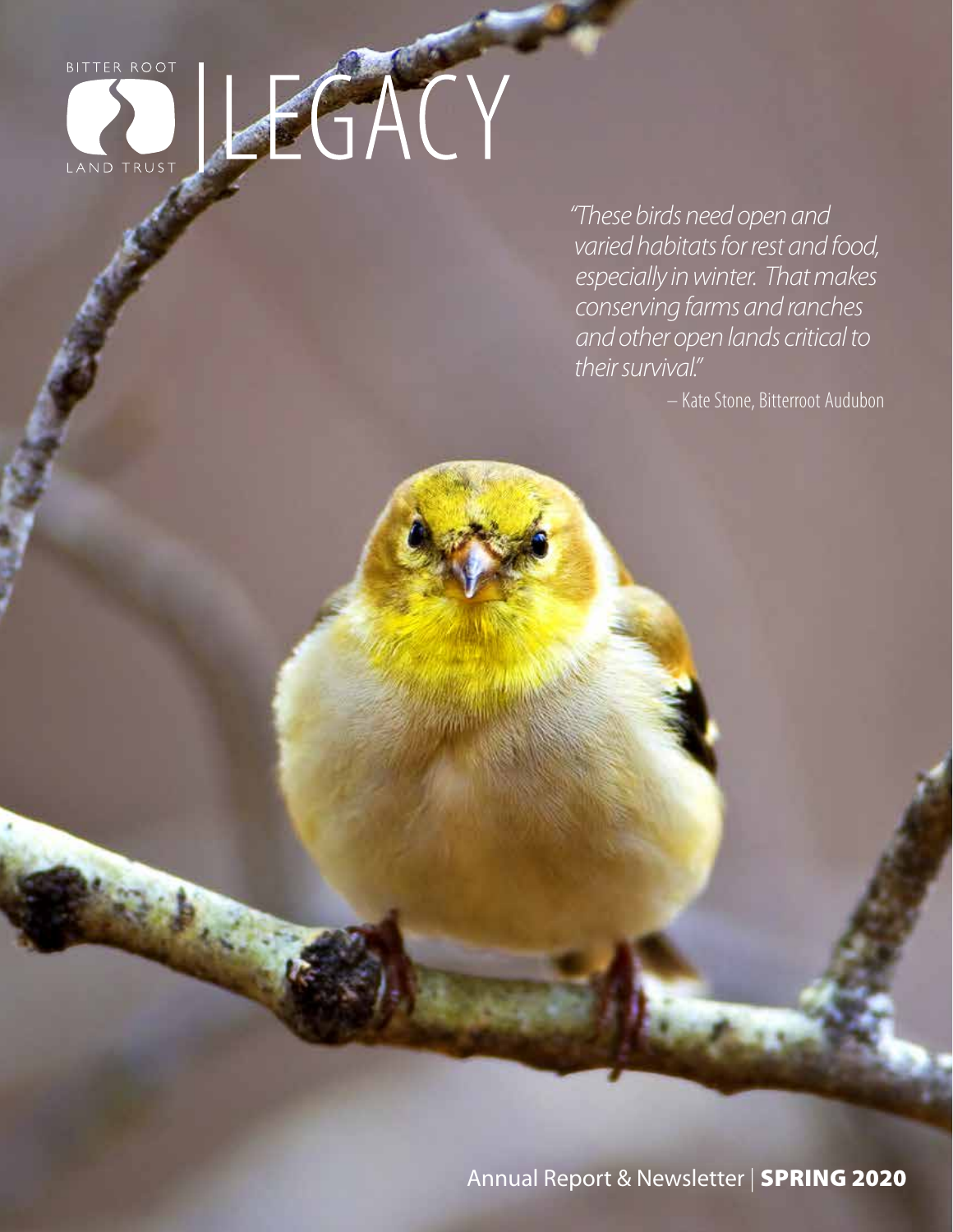

It's almost certain that you've needed to restructure your daily living in some way due to the coronavirus pandemic.

## Personal Story Jean Steele Outgoing Board

President

In contrast to this unpredictable hardship, we are offered not only the freedom, but also the comfort and permanence of open spaces here in Montana. As we navigate these unprecedented times, I

look back on my life, and I'm reminded why I love the Bitterroot Valley so very much and how important it is to pass on this heritage…

My father commuted two hours a day to his office so that I could have the benefit of great schools and a yard. Other than a beautiful variety of birds, the only wildlife I experienced were squirrels and an occasional rabbit. Yet my father wanted me to know the natural world: Among my birthday presents was a subscription to National Geographic.

Besides his engineering work, I don't think there was much Dad liked about the city; his heart was always in Montana.

Introducing family and friends to Montana was my father's way of showing people his heart and mind. He brought my mother (a real city girl) here on their honeymoon. Later, Montana friends described her first fishing trip: She appeared for the day's outing clad all in white—a silk blouse, linen trousers, and smart sandals. My father looked at her appraisingly and shook his head.

They were meeting friends at a favorite spot, but the trail went down a steep side-hill through a burn. My mother was one of the most liberated and independent women I've known, but that day she gamely followed Dad, sliding sometimes and climbing over logs.

Through the ordeal she somehow became a convert: She loved our family's yearly fishing trip to Libby.

It was the highlight of my year as well. Even as a small child, as we traveled to western Montana, I anxiously looked for mountain peaks to come into view on the eastern front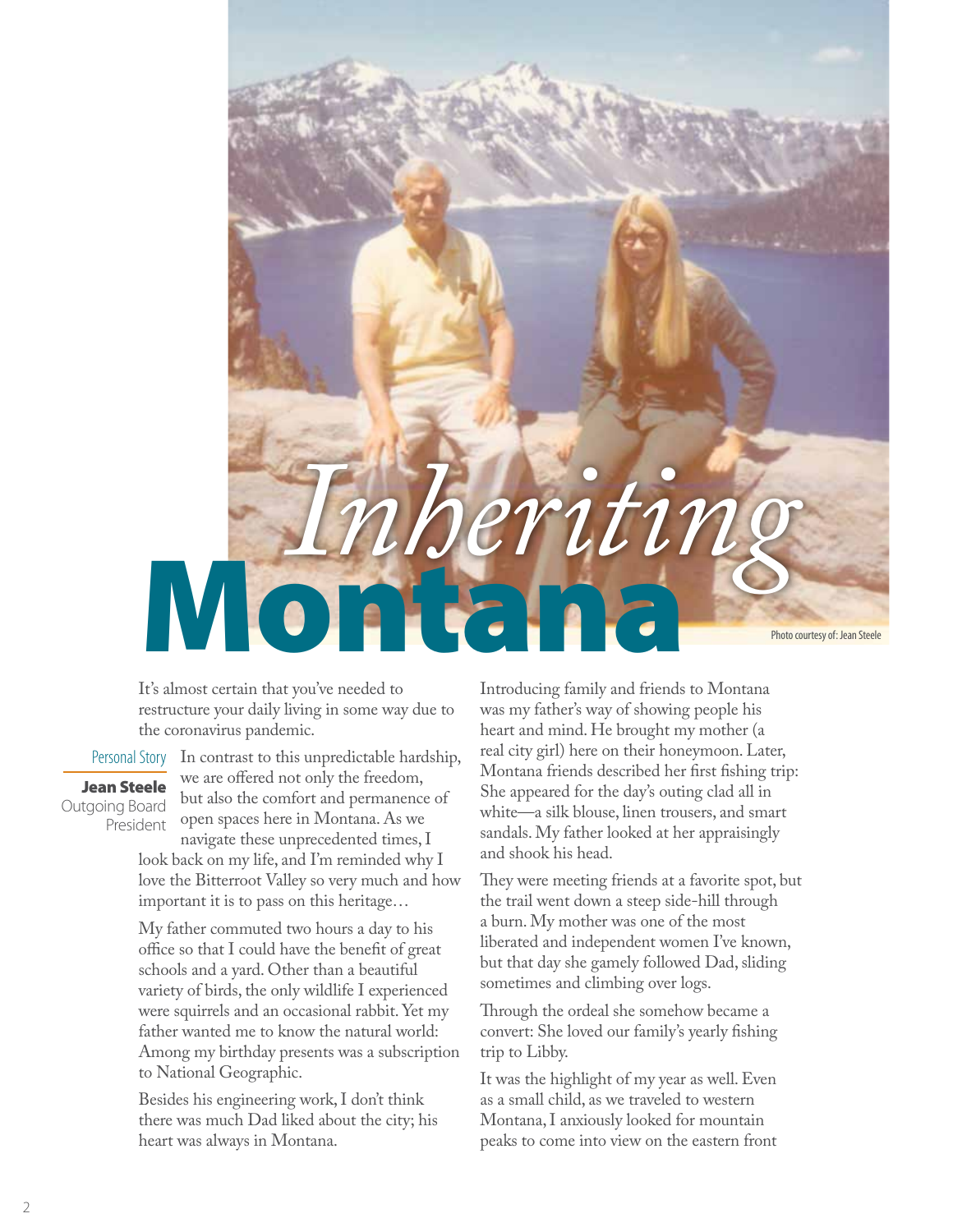and, as we headed back to the city, sat backwards in the car, sadly watching them recede. And yet, from the trip, I think our family always gained sustenance that would take us to the next year.

It would carry us through one of the most difficult times of our lives.

My mother died when I was a teen. It inspired my father to live that lifelong dream—move to western Montana. Its majestic mountain ranges and clean flowing rivers helped to heal us and brought us closer together.

High school weekends and college breaks were spent camping and wade-fishing streams all over Western Montana with my Dad. He could seldom resist driving along a body of water without testing a fly. In wet tennis shoes and jeans, his casting was precise, and his success was uncanny. He'd move on to the next promising hole while I remained in the bushes, trying to untangle my fly. Finally freed, I'd slosh along after him, trying to keep up.

Dad always said the best part of river and stream fishing was the new, beautiful view around every bend. Now each morning I walk my dog, Argyll, and spend several minutes gazing at the scenery before me, just like my dad.

My life has been shaped by that inherited love and appreciation for the natural world because of those precious moments spent with my dad outdoors.

Now I get to work with you, conserving what makes the Bitterroot Valley such a wonderful place to live. Together, we create nature parks for children and families, conserve our most precious resource—water—and partner with local farmers and ranchers to protect our rural way of life.

Thank you for passing on the love of land to your children, family, friends, and community, conserving the lands that matter most and keeping our beautiful valley the special place it is.

# Did you know?

This Montana state fish is a species of concern and needs clean, cold, abundant water to thrive and spawn in. Westslope cutthroat trout primarily feed on aquatic insects and zooplankton. They get their name from the distinctive red "slash" on their jaw line.

The Westslope cutthroat's population has been seriously reduced by breeding with rainbow trout, habitat degradation, and increasing water temperatures. That means the river and stream conservation you make possible on the Bitterroot River, its forks, and tributaries gives this icon of the Big Sky its best chance to thrive in the future.

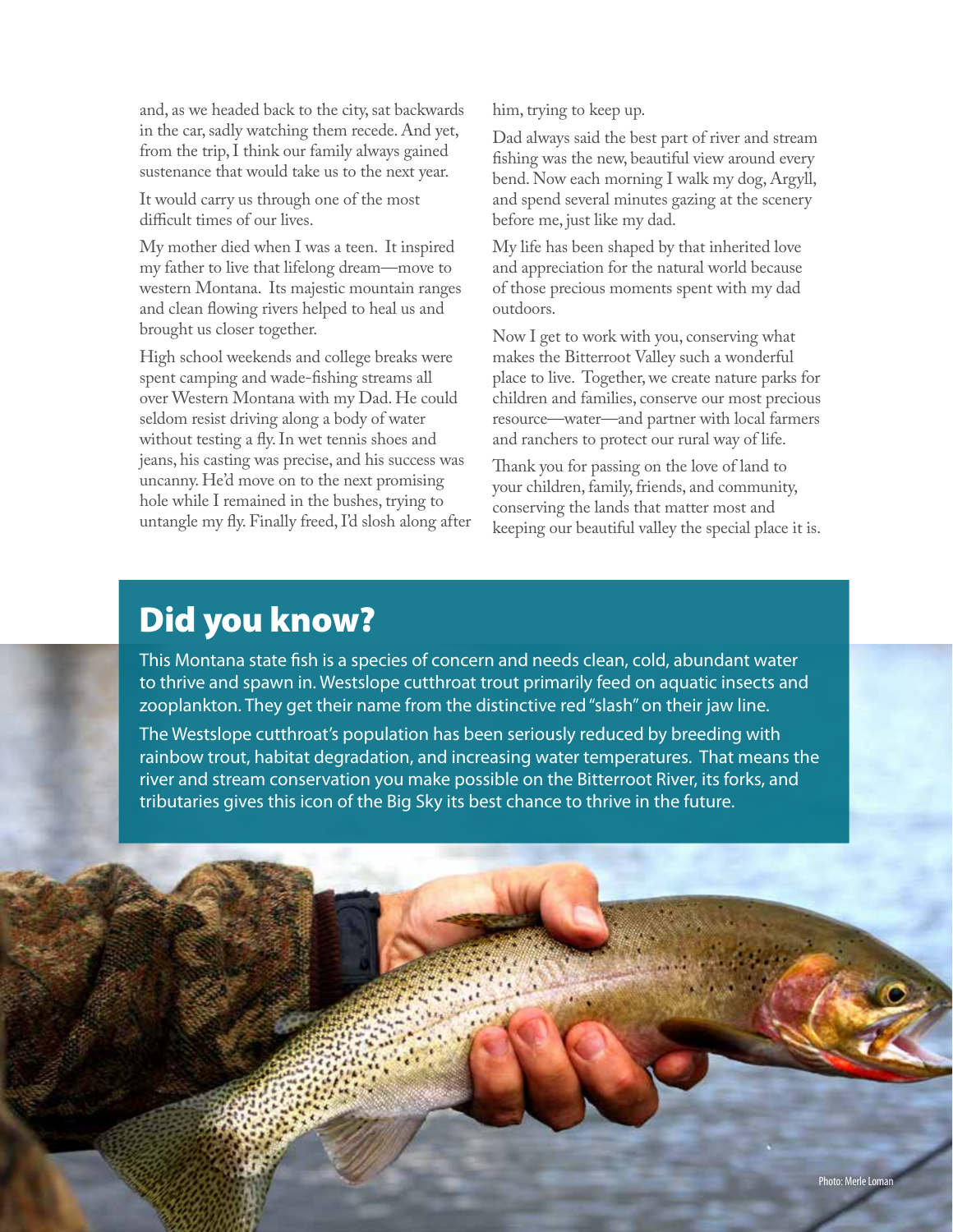

# **A FAMILY TRADITION CONTINUES** *Gates Family Farm, LoneRock*

 $M^{i_{th}}$  the rich soil of Lone Rock under his feet and a calm, clear winter sky above, Sam Gates looks around the family farm with great joy and satisfaction. He and his siblings recently conserved their 160-acre farm, honoring what their parents had worked so hard to create 65 years ago.

Sam's deep voice carried the love he has for his father, "This is what he wanted to do. This is where he wanted to be."

When you first get to the large, white farmhouse, some very vocal geese and chickens make your acquaintance, while friendly cats and dogs await your affections. Their large field, with views of St. Mary's to the west, is irrigated and leased to local folks. The Gates parents, Joseph and Lois, used to grow different crops and had good success raising pigs for a time.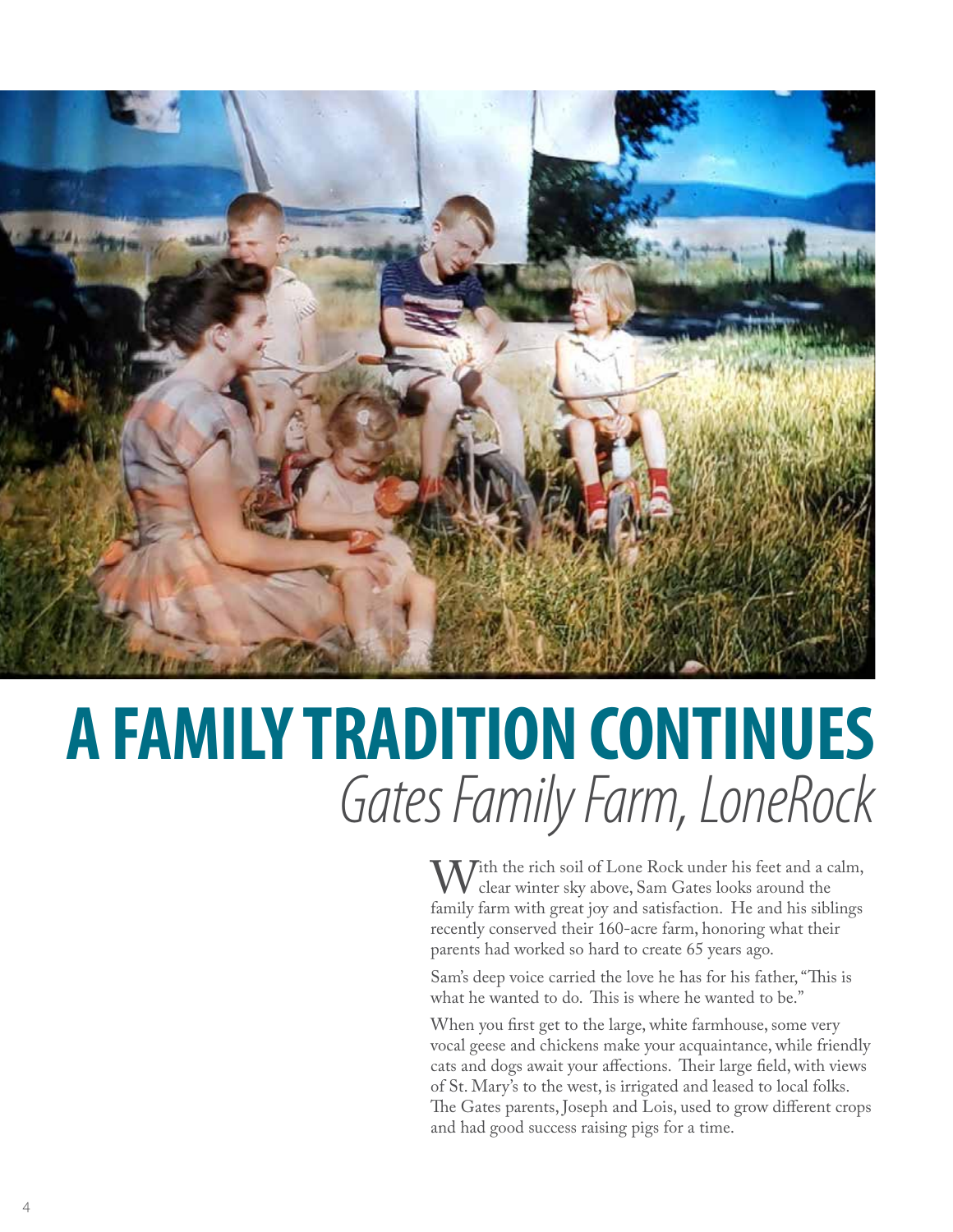Sam reminisces about simpler times.

"There are just so many memories wrapped up in this place," he said. "All of these things that have tied us together as a family are right here in this place where we grew up. My brother and I chased each other all over these 160 acres." He motioned to the field, the creek, and the willows, "We were renegades, just running wherever we wanted up and down the creek. We had so much freedom."

#### YOU CAN ALWAYS GO HOME

Life isn't quite so simple anymore. Children, even rural kids, aren't as connected to the natural world, playing in fields or running through the trees like Sam and his siblings did. Often they don't get to spend as much time with other family members like grandparents.

That won't be the case for this family, or this farm.

"I definitely didn't want to see this place broken up," Elizabeth Gates said. "I never would have been able to come back here again if that had happened." Sam's daughter, Elizabeth, and her partner are raising their infant daughter on the farm, carrying on a family tradition. "I cherish the childhood

memories I have here, spending precious time with my grandmother."

Now four generations of the Gates family have made this farm their home. While his siblings live close by in Missoula, Sam lives on the farm and will see his granddaughter grow up here, play in the same creek, and enjoy the same freedom he felt as a boy.

*"I think my dad is smiling down at us right now and I think mom would be too now that we've completed the process. It's a wonderful thing when you know that you can always go home."*

Sam feels good about the decision to conserve the farm. "Right from the very first time that we started talking about it, everyone was on board," he said. "I think my dad is smiling down at us right now and I think mom would be too now that we've completed the process. It's a wonderful thing when you know that you can always go home."

It's incredible what happens when we come together to protect this special way of life that is uniquely Bitterroot. This is something we can all be proud of.



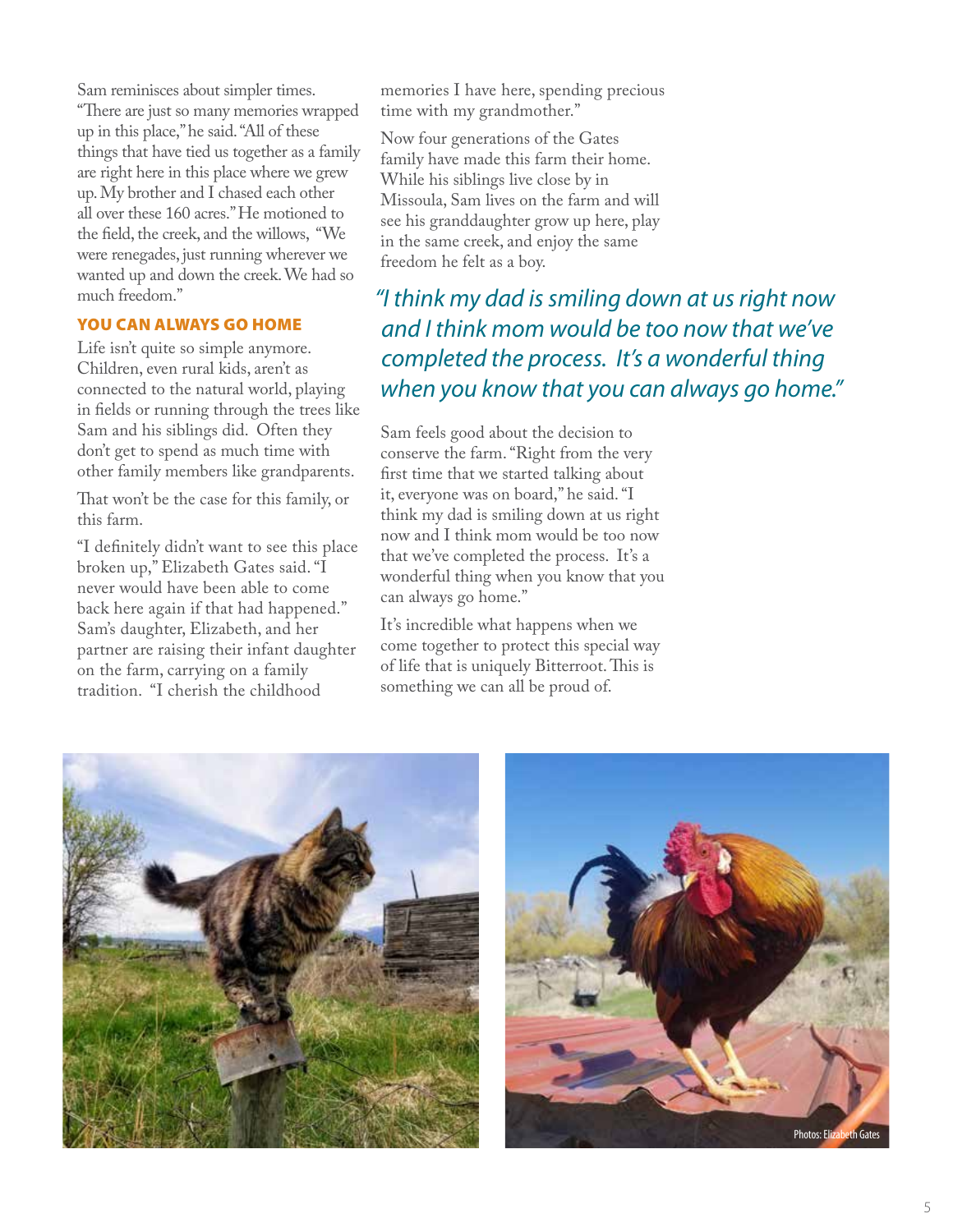# *A Decision That Inspires*

# SYLVESTER'S SUNSET BENCH

Blue skies overhead, and the perfume of blooming sagebrush still in the air. Views in every direction. The bench we were standing on is perched just to the south of the Burnt Fork drainage, where nearly 3,000 acres of working lands have been conserved over the last decade.

Mike Sylvester and partner, Megan Hanson, look around at the ground they recently protected and think about what might have been. These 155-acres were slated for development. The land was subdivided and complete with septic, wells, and underground electrical.

"This is the right thing to do." Mike smiled and took a deep breath, "Other parts of the country have already changed so much. To have these open spaces is amazing."

Mike and Meghan saw a brighter, more open future for the land. This was one of those special pockets in the Bitterroot Valley that could either be kept intact, or become part of the valley's escalating changes on the land.

# IT'S WORKING

"It's a secluded haven for wildlife like turkeys, eagles, and deer in the sagebrush and ponderosa pine forest on Sunset Bench," says Mike. Some white-tailed deer on the ridge grab their attention for a moment.

Conservation has made the difference here. What could have been a dramatic shift to the character of the Sunset Bench and the wildlife that live here has, instead, been protected for the next generation. This landowner-driven tool the conservation easement—is keeping land and our Bitterroot way of life intact.

# *"My hope is that this inspires more conservation and more landowners."*

"We feel fortunate to have the option to have this choice." Mike continues, "The decision was clear: These are special places. They're not making any more of these."

Mike looks at Megan and says, "My hope is that this inspires more conservation and more landowners."

Caring supporters like you and passionate landowners like Mike and Meghan are why conservation can be a solution, safeguarding the character and integrity of the Bitterroot Valley.

*Thanks to you, it's working.*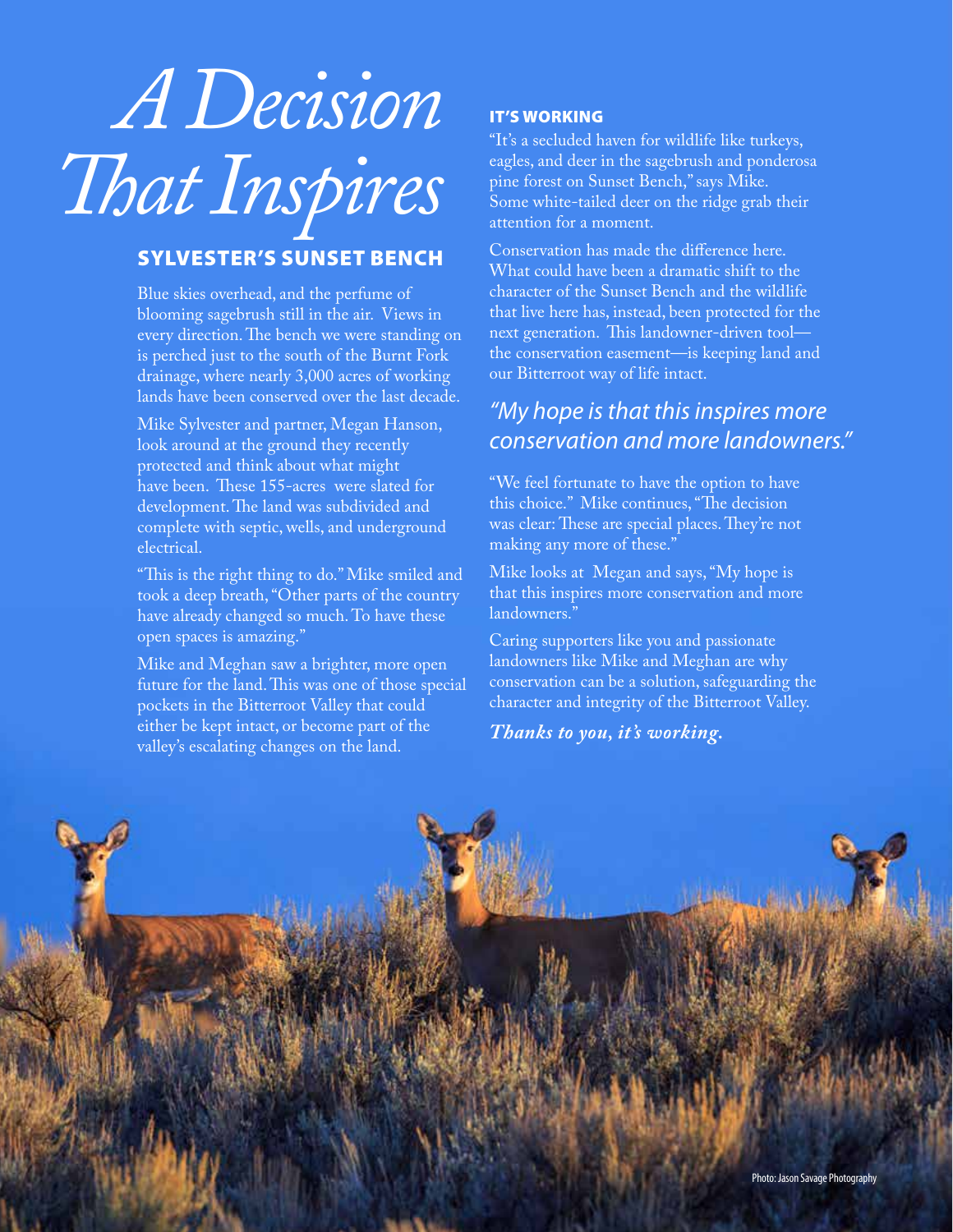

A nna Mae Paddock sat at the kitchen table,<br>hy dozens of lush house plants that cover nearly by dozens of lush house plants that cover nearly every flat surface of the room. The greens and golds inside were a stark contrast to the two feet of blinding white snow and piercing blue winter sky outside.

It's a good day, Anna Mae was the first landowner to conserve her family ranch this year (2020). Paddock Ranch sits in a critical corridor for wildlife between Lake Como and the Bitterroot River. Adjacent to a number of other conserved lands, her family ranch is now protected in perpetuity.

# *"It's community-supported, local programs like the Open Lands Program that make conservation possible for many landowners."*

#### THE TIMING WAS RIGHT

"I don't want the land to be broken up," Anna Mae stated. Over the years, her parents had to sell off parts of their land to keep the ranch going. That can be overwhelming for families. The ranch is their business, their livelihood, and a big part of their personal identity. After years of running the ranch herself, the time was right. Anna Mae reached out to BRLT, and learned about the conservation options available in the Bitterroot, including the voter-approved Ravalli County Open Lands Bond Program.

"I couldn't have done this without it," said Anna Mae of the Open Lands Bond. It wasn't an option for Anna before the community approved the Open Lands Program in 2006, and protecting the ranch didn't seem possible. It's community-supported, local programs like the Open Lands Program that make conservation possible for many landowners.

Anna Mae has a close connection to the wildlife that roam her ranch, having lived there nearly her entire life. "Just the first five years of my life were spent in Stevensville. All of the rest, I've been here." She takes comfort in knowing the wildlife will continue to traverse the ranch. "There is a meadowlark out there that kind of scolds me when I go up the hill. They seem to like it best, more or less, away from the people. And once in a while, there's a blue jay. You don't see them much–they like the pine trees."

#### HERE TO STAY

A good portion of the property has old pine forests, open benches with stunning views of the Three Sisters (Como Peaks), and Rock Creek flows nearby. This is critical habitat for wildlife for the myriad birds Anna Mae enjoys watching on her walks around the ranch.

Community support of the Open Lands Bond guarantees family ranches like Anna Mae's will be here for generations as a strong economic driver and keep wildlife corridors intact. It takes a whole community coming together to ensure ranches like these are here to stay. Thanks to you, this ranch is.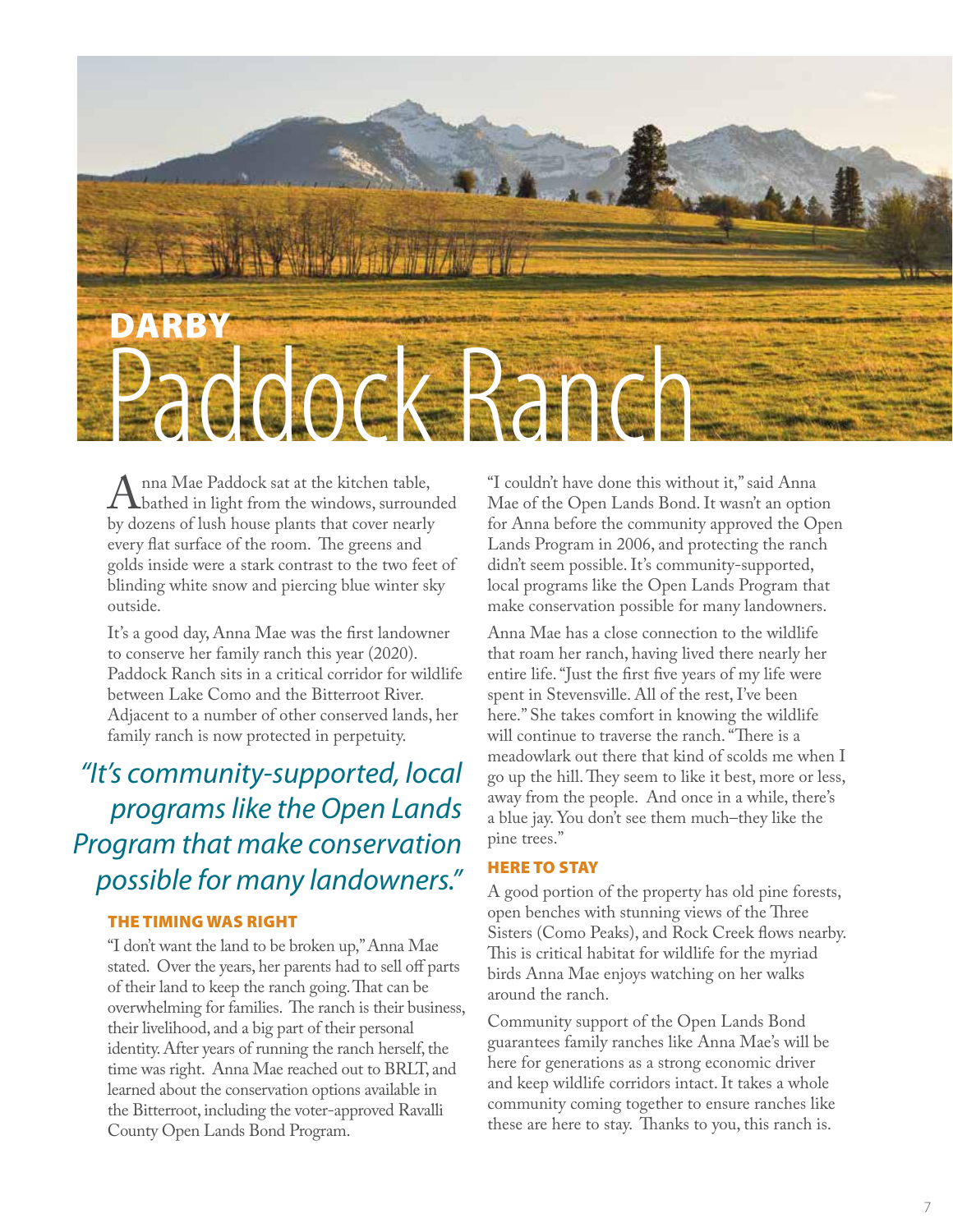# **What Can the Birds Teach Us?**

I'm amazed every time I see birds like Snow Buntings, Blue Jays, or Golden Eagles. Rare sightings in the Bitterroot Valley, and such a joy to see flitting about or coursing high overhead. The interesting thing is we don't know as much as we could about these birds or the many other birds that spend the winter here in our beautiful open lands.

 $\mathbf{M}$ <sup>e</sup> need a better **V** understanding, and to do that, I asked some of my neighbors in the Burnt Fork area of Stevensville if they'd mind me walking their farms and ranches to collect information for the Stevensville Christmas Bird Count (CBC). The entire count area is 177 square miles from the Lee Metcalf National Wildlife Refuge, to parts of the Bitterroot National Forest, to

all variety of private lands. My neighbors did more than welcome me; they joined me in the count.

On a clear, cold December morning, my cheerful group of volunteers traversed two of the ranches that anchor the conservation neighborhood in the Burnt Fork: Severson's Flying E Ranch and the Sunset Bench Ranch, both conserved several years ago.

Many thanks to Dan and Debbie Severson, and Jim and Sharon Schroeder for welcoming us and joining the count.

Alan Maki (Corvallis rancher) and Kyle Anderson (BRLT Stewardship Coordinator) joined this fun birdventure, and my parents even made an appearance. We were quite the crew! We wandered through the Burnt Fork's tangled riparian areas,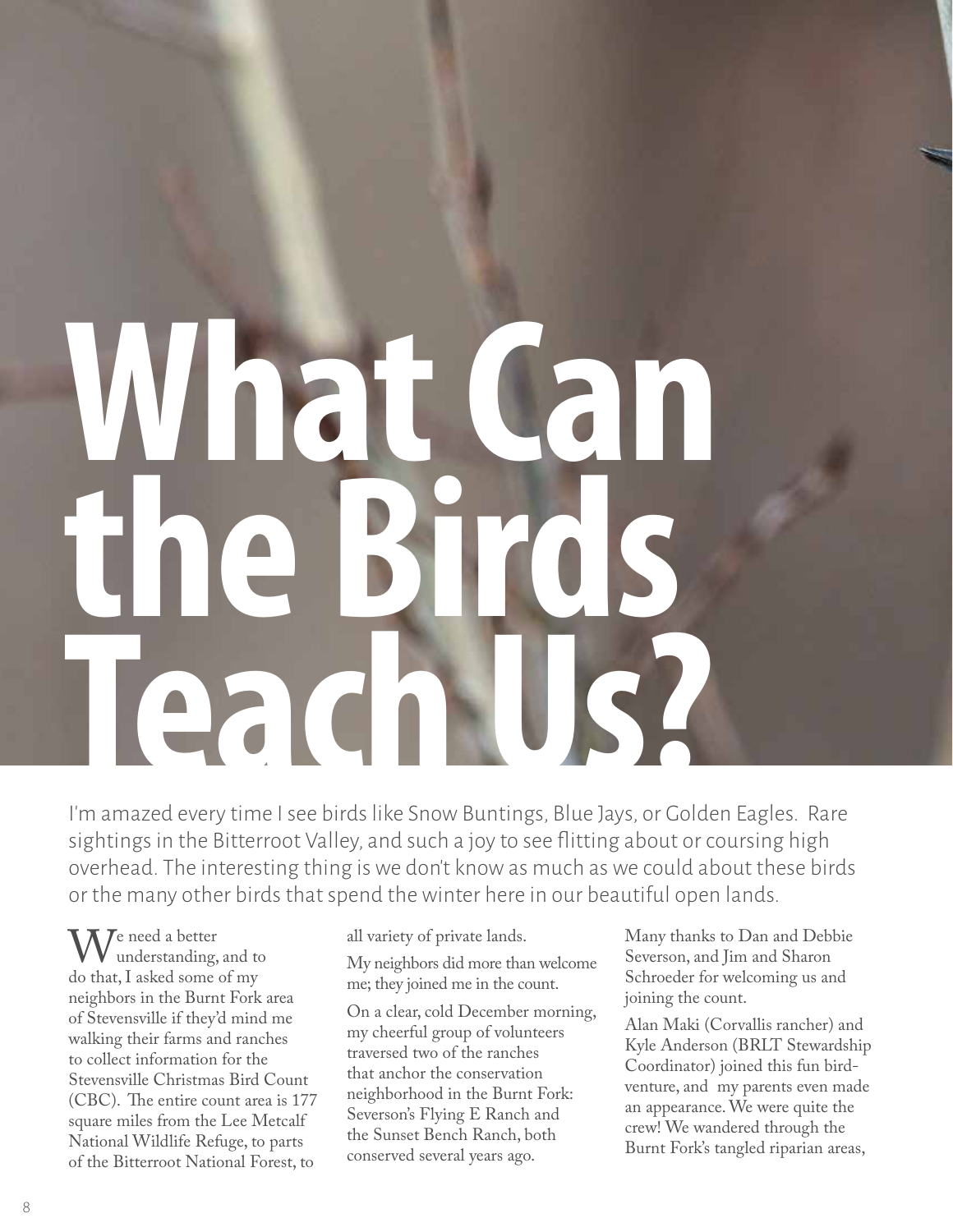

open pastures, hayfields, fragrant juniper woodland, and ponderosa pine stands. Along the way, we identified many bird species that have unique winter habitat needs.

For 55 years, the Stevensville CBC, has been connecting people to the importance of habitat and shaping our understanding of winter birds. Many volunteers collect this information, which is used to look at long-term trends in species' distribution and abundance. What we've intuitively known, and now know from the years of scientific data, is that these birds need open and varied habitats for rest and food, especially in winter. That makes

conserving farms and ranches and other open lands critical to their survival.

#### THE MORE WE KNOW

Most CBC observers remarked that bird abundance and activity seemed low this year; mild weather and lack of snowpack mean birds don't concentrate at low elevations. Our group had a similar experience–not a ton of birds, but many unique sightings.

The Stevensville CBC is special in terms of the sheer number of birds and types of bird species counted each year. The more we know, the better off these birds and their habitat will be.

*– Kate Stone, Bitterroot Audubon* 

# Bird list for our CBC adventure:

Canada Goose **33** Mallard **8** California Quail **8** Ruffed Grouse **1** Rock Pigeon (Feral Pigeon) **45** Eurasian Collared-Dove **19** Mourning Dove **12** Great Blue Heron **1** Golden Eagle **1** Cooper's Hawk **1** Bald Eagle **4** Red-tailed Hawk **17** Red-tailed Hawk (Harlan's) **2** Rough-legged Hawk **1** Downy Woodpecker **2** Blue Jay **1** Black-billed Magpie **36** Common Raven **10** Black-capped Chickadee **16** White-breasted Nuthatch **1** Pygmy Nuthatch **32** European Starling **6** Townsend's Solitaire **4** House Sparrow **80** House Finch **9** Snow Bunting **1** American Goldfinch **5** American Tree Sparrow **3** Dark-eyed Junco **1** Song Sparrow **1** Red-winged Blackbird **2**

Projects like these are made possible by volunteers from all backgrounds—farmers, ranchers, biologists, and people of all ages and abilities. If you'd like to be a part of the Stevensville Christmas Bird Count next time, email stevicbc@gmail.com.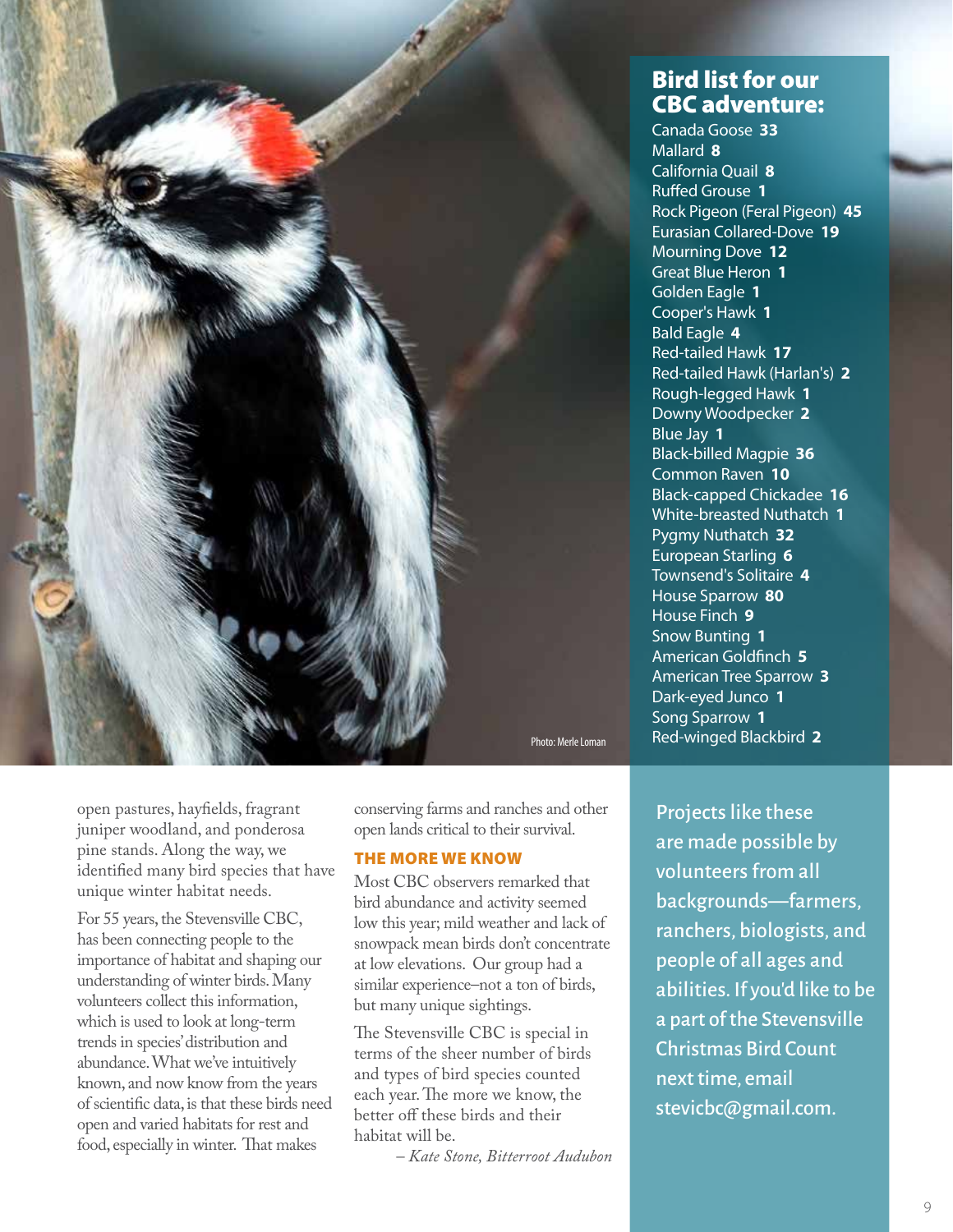# HOW YOU MADE A DIFFERENCE IN 2019



# INCOME SOURCES

- Conservation Acquisition Funds\* \$1,210,690
- **Individual Donations \$462,861**
- **Private Foundations \$226,833**
- Government Grants \$163,410
- Investments \$19,110

### **Total: \$2,082,904.00**

*\*Conservation Acquisition Funds:* 

- *• USDA Farm Bill*
- *• Ravalli County Open Lands Bond Program*
- *• State of Montana Recreational Trails Program*



- EXPENSES
- Education and Outreach Programs \$109,417
- **Administration \$69,743**
- Fundraising \$98,612
- Land Stewardship Programs \$157,874
- Conservation Easement Programs \$1,439,474\*\*

## **Total: \$1,875,120**

*\*\*Includes both Conservation Acquisition passthrough expenses and other program-related funds (Conservation Acquisition funds pass-through directly to local landowners and don't appear on BRLT's 990)*

# THANK YOU

# **When You Come Together For Conservation, Everything Is Possible**

2019 was an incredible year for conservation in the Bitterroot. There is so much to be proud of, not just in acres conserved, but also in lives changed.

# **Thanks to you, and so many in our community:**

- Conserved open lands from Lone Rock to Darby kept wildlife corridors intact in 2019 for moose, elk, eagles, osprey, sandhill cranes, bats, fox, butterflies, and moths.
- 4 hardworking, Bitterroot families have realized their dreams by conserving their working farms and ranches.
- Multiple community parkland projects continue to move forward and will connect people from all walks of life to the beauty and wonder of the Bitterroot Valley.
- Community connections are at an all-time high. Elder walks at Steve Powell Park, the Barn Dance, working lands tours, and educational activities at the future Skalkaho Bend Park have brought more people to the land than ever before.

Together, we are connecting families and children to the water, wildlife, and working lands of the valley to ensure this place we call home will be here for generations to come.

Because of you, tomorrow looks better, brighter, and more open.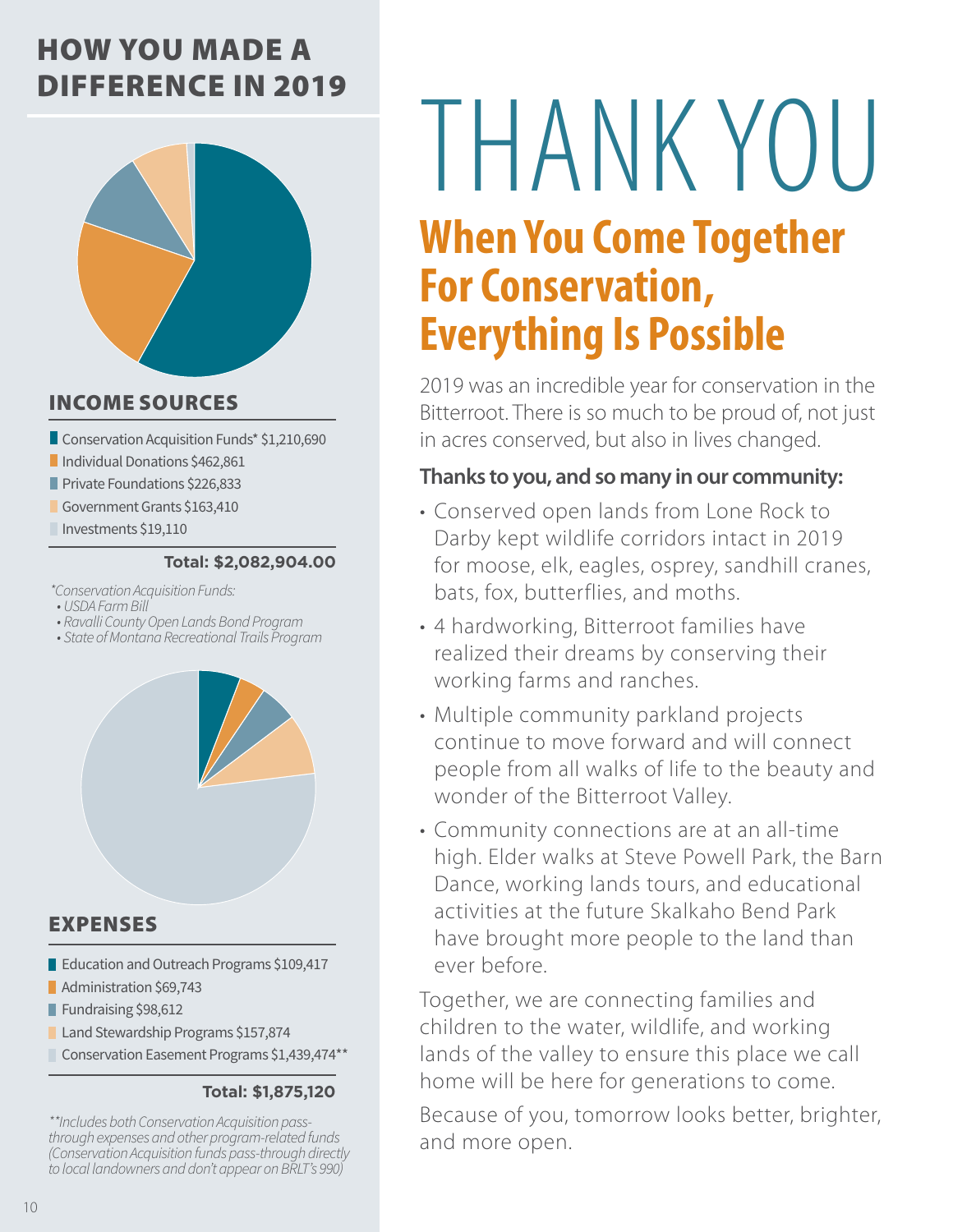# YOU'RE SHAPING THE FUTURE GOOD NEWS

Conservation in the Bitterroot will receive a huge boost over the next five years. BRLT and local partners have secured a Regional Conservation Partnership Program (RCPP) grant from the Natural Resources Conservation Service (NRCS) to support landowner-driven conservation efforts on local family farms and ranches.

### WHAT DOES THIS MEAN?

Big picture, this means our community will have more resources available to help local agriculture and local ag. families flourish, more of our beautiful Bitterroot Valley will be protected and passed down to future generations, and more productive local farmland that grows our food will be available to enhance our economy, heritage, and way of life.

That is an incredible step forward for conservation in the Bitterroot.

RCPP is a Farm Bill program focused on locallydriven conservation partnerships. It is a prestigious, highly competitive multi-year, multi-million dollar award that expands the range of farmers and ranchers we can work with - from large acreage traditional cattle and hay production, all the way to small scale, direct-to-consumer, local vegetable farms and everything in between.

### KEEPING IT LOCAL

For the past ten years, BRLT has partnered with the NRCS to insure your generous support and local Ravalli County Open Lands Bond Program are leveraged to the fullest extent with Farm Bill

conservation dollars. Together, we have built a model for local working lands conservation.

This RCPP funding is for Bitterroot Valley land conservation transactions only. It will go directly to willing private landowners, farmers, and ranchers who wish to voluntarily conserve their farms and ranches right here in Ravalli County.

It's the result of a strong collaborative effort between BRLT, the Local Working Group, the Right to Farm & Ranch Board, the Open Lands Board, and the NRCS. We are grateful for their partnership, and look forward to working with them to implement this funding over the coming years.

### A NEW CHAPTER

You and many other supporters are the link to making this grant a success and making a real difference for the people of the Bitterroot Valley. We are thrilled to work with local landowners, our local partners, NRCS, and you. Together, we'll honor our agricultural heritage, and enhance our economy and way of life for future generations.

Thanks to you this exciting new chapter of local conservation has begun.

You can stay up to date on the progress of this grant and other success stories in real-time by signing up for the eNews email on our website homepage **bitterrootlandtrust.org.**